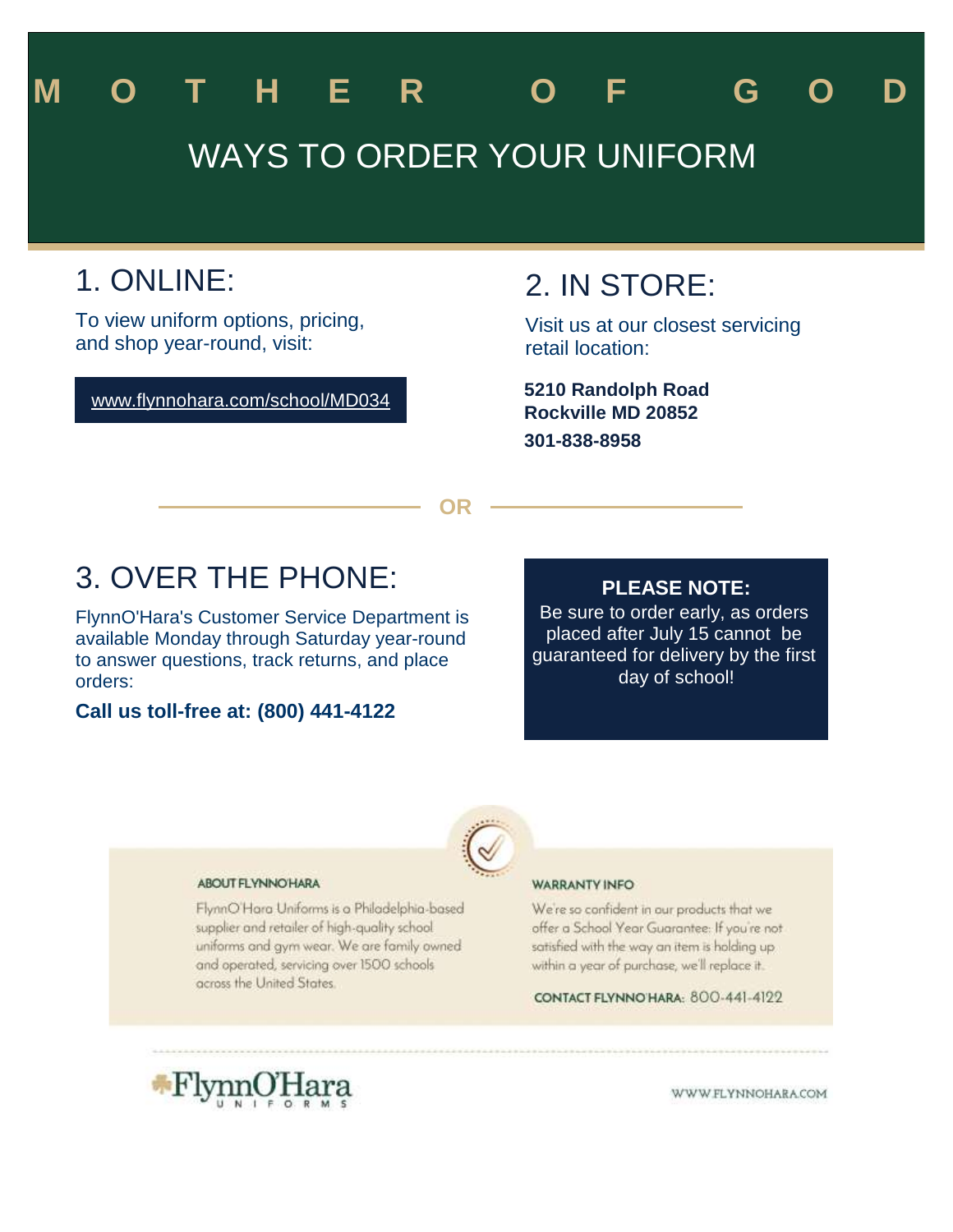### 2020 PRICE LIST MD034

| <b>Girls Winter Uniform K-5</b>                                                                                              |
|------------------------------------------------------------------------------------------------------------------------------|
| ALL SHIRTS MUST BE TUCKED IN. TURTLENECK MAY BE WORN IN PLACE OF PETER PAN BLOUSE.                                           |
| Navy Red & White Plaid Drop Waist Jumper ALL SZS. \$44.00                                                                    |
| White Short Sleeve Peterpan Collar Blouse YOUTH \$15.50                                                                      |
| White Short Sleeve Peterpan Collar Blouse ADULT \$17.00                                                                      |
| White Long Sleeve Peterpan Collar Blouse YOUTH \$16.50                                                                       |
| White Long Sleeve Peterpan Collar Blouse ADULT \$18.00                                                                       |
| Girls Winter Uniform 6-8                                                                                                     |
| OPTIONAL TURTLENECK MAY BE WORN UNDER SWEATER OR UNDER UNIFORM SWEATSHIRT. SHIRTS MUST BE TUCKED IN.                         |
| Navy Red & White Plaid 4 Kick Pleated Skirt CHILDS \$42.50                                                                   |
| Navy Red & White Plaid 4 Kick Pleated Skirt TEENS \$42.75                                                                    |
| Girls Year Round Uniform K-8                                                                                                 |
| OPTIONAL SLACKS WORN FROM NOVEMBER THRU APRIL. SWEATERS ARE OPTIONAL.                                                        |
| Dark Navy Short Sleeve Polo Shirt w/School Logo YOUTH \$21.25                                                                |
| Dark Navy Short Sleeve Polo Shirt w/School Logo SM-XXLG \$23.50                                                              |
| Dark Navy Long Sleeve Polo Shirt w/School Logo YOUTH \$22.50                                                                 |
| Dark Navy Long Sleeve Polo Shirt w/School Logo SM-XXLG \$24.25                                                               |
| Red Turtleneck YOUTH \$19.75                                                                                                 |
| Red Turtleneck ADULT \$21.75                                                                                                 |
| White Turtleneck YOUTH \$19.75                                                                                               |
| White Turtleneck SM-XXLG \$21.75                                                                                             |
| Khaki Flat Front Girls Slacks 04-06XC \$25.50                                                                                |
| Khaki Flat Front Girls Slacks 07-16RS \$28.50                                                                                |
| Khaki Flat Front Girls Slacks JR \$32.50                                                                                     |
| Navy Crew Neck Cardigan Sweater w/School Logo XXS-YS \$34.00                                                                 |
| Navy Crew Neck Cardigan Sweater w/School Logo YM-YXL \$34.00<br>Navy Crew Neck Cardigan Sweater w/School Logo AS-AXL \$38.50 |
| Navy Crew Neck Cardigan Sweater w/School Logo XXL-XXXL \$42.50                                                               |
| Navy Crew Neck Pullover Sweater w/School Logo XXS-YS \$33.75                                                                 |
| Navy Crew Neck Pullover Sweater w/School Logo YM-YXL \$33.75                                                                 |
| Navy Crew Neck Pullover Sweater w/School Logo AS-AXL \$38.00                                                                 |
| Navy Crew Neck Pullover Sweater w/School Logo XXL-XXXL \$42.00                                                               |
| Navy Poly/Spandex Leggings YOUTH \$20.50                                                                                     |
| Navy Poly/Spandex Leggings JUNIOR \$21.50                                                                                    |
| <b>Girls Accessories K-8</b>                                                                                                 |
|                                                                                                                              |
| Black/Brown Reversible Leather Belt 22-36" W \$11.00                                                                         |
| Lipstick Orlon Knee-Hi S-M-L \$5.50                                                                                          |
| Navy Orlon Knee-Hi S-M-L \$5.50                                                                                              |
| White Orlon Knee-Hi S-M-L \$5.50                                                                                             |
| White Crew Socks S-M-L \$5.50                                                                                                |
| Lipstick Crew Socks S-M-L \$5.50                                                                                             |
| Navy Crew Socks S-M-L \$5.50                                                                                                 |
| Lipstick Opaque Tights CHILDS \$9.25                                                                                         |
| Navy Opaque Tights CHILDS \$9.25                                                                                             |
| Navy Opaque Tights JUNIORS \$10.00                                                                                           |
| White Opaque Tights CHILDS \$9.25<br>White Opaque Tights JUNIORS \$10.00                                                     |
| Black Mary Jane Strap Shoe CHILDS \$57.00                                                                                    |
| Black Mary Jane Strap Shoe GIRLS \$57.00                                                                                     |
| Black Oxford Shoe for Children CHILD'S \$60.00                                                                               |
| Black Leather Women's Eastland Oxford Shoe WOMEN'S \$78.50                                                                   |
| Sahara Children's Sperry Boat Shoe YOUTH \$69.00                                                                             |
| Tan Sahara Women's Sperry Boat Shoe WOMEN'S \$95.50                                                                          |
| 49 Navy Red & White Plaid Scrunchies ONE SIZE \$6.75                                                                         |
| <b>Girls Gymwear Uniform PK-8</b>                                                                                            |
| GYM UNIFORM IS MANDATORY FOR PRE-K STUDENTS.                                                                                 |
| Ash Gym Tee Shirt w/School Silkscreen YOUTH \$12.00                                                                          |
| Ash Gym Tee Shirt w/School Silkscreen ADULT \$12.50                                                                          |
| Ash Grey Long Sleeve T-Shirt w/School Silkscreen YOUTH \$15.50                                                               |
| Ash Grey Long Sleeve T-Shirt w/School Silkscreen ADULT \$16.00                                                               |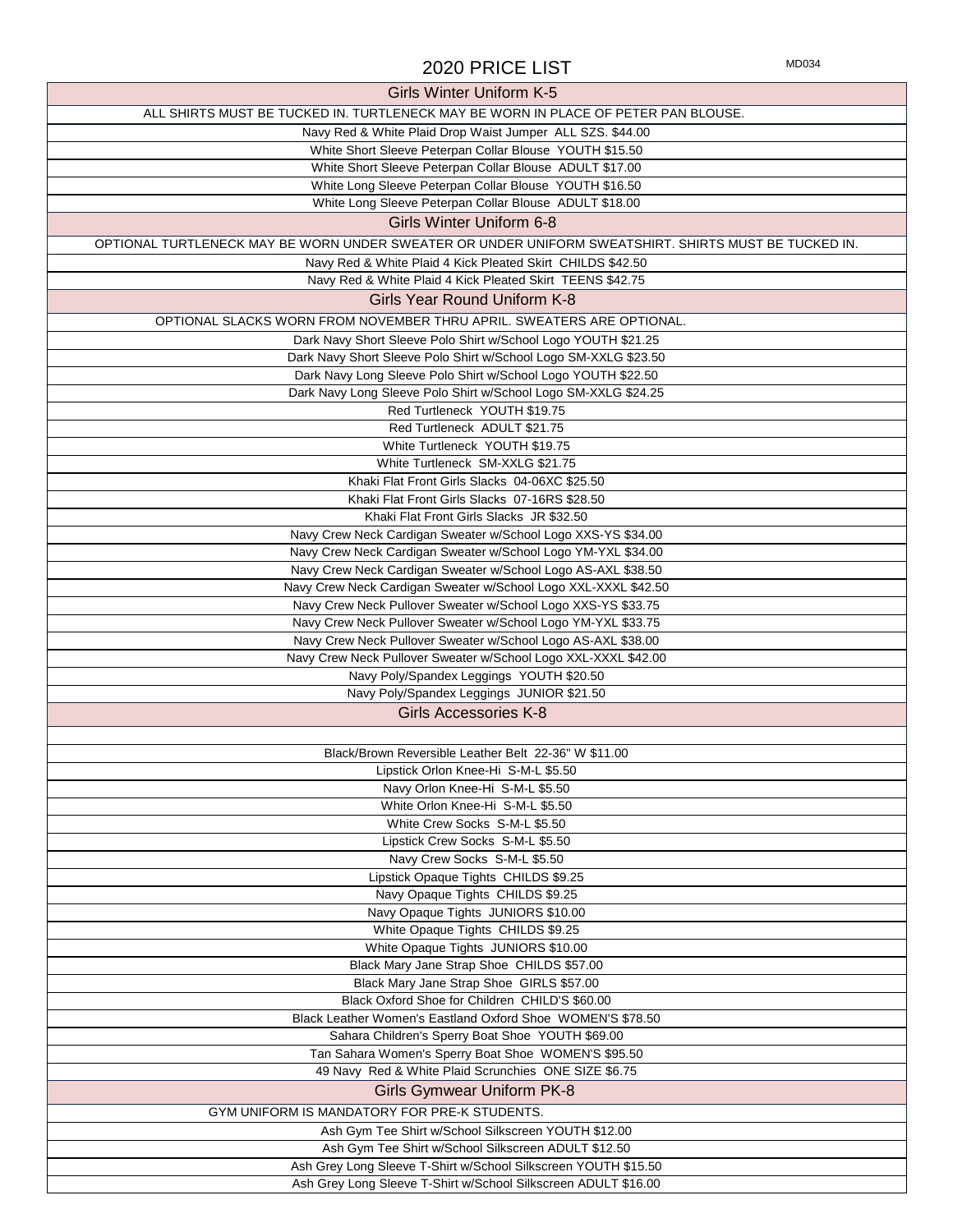### 2020 PRICE LIST MD034

| Navy Micromesh Nylon Gym Shorts w/School Silkscreen YOUTH \$17.50                                                              |
|--------------------------------------------------------------------------------------------------------------------------------|
| Navy Micromesh Nylon Gym Shorts w/School Silkscreen ADULT \$18.50                                                              |
| Navy Heavy Weight Sweatshirt w/School Silkscreen YOUTH \$18.00                                                                 |
| Navy Heavy Weight Sweatshirt w/School Silkscreen ADULT \$20.50                                                                 |
| Red Heavy Weight Sweatshirt w/School Silkscreen YOUTH \$18.00                                                                  |
| Red Heavy Weight Sweatshirt w/School Silkscreen ADULT \$20.50                                                                  |
| Navy Heavy Weight Sweatpant w/School Silkscreen YOUTH \$19.00                                                                  |
| Navy Heavy Weight Sweatpant w/School Silkscreen ADULT \$21.50                                                                  |
| Navy Russell Athletic Open Bottom Sweatpant w/School Silkscreen YOUTH \$23.75                                                  |
| Navy Russell Athletic Open Bottom Sweatpant w/School Silkscreen ADULT \$28.75                                                  |
| Boys Winter Uniform K-8                                                                                                        |
| OPTIONAL TURTLENECK MAY BE WORN UNDER SWEATER OR UNDER UNIFORM SWEATSHIRT. SHIRTS MUST BE TUCKED IN.                           |
| Khaki Twill Pants 04-07R&S \$26.25                                                                                             |
| Khaki Twill Pants 08-12R&S \$28.25                                                                                             |
| Khaki Twill Pants 14-22R&S \$29.25                                                                                             |
| Khaki Twill Pants 8H-22H \$30.00                                                                                               |
| Dark Navy Short Sleeve Polo Shirt w/School Logo YOUTH \$21.25                                                                  |
| Dark Navy Short Sleeve Polo Shirt w/School Logo SM-XXLG \$23.50                                                                |
| Dark Navy Long Sleeve Polo Shirt w/School Logo YOUTH \$22.50                                                                   |
|                                                                                                                                |
| Dark Navy Long Sleeve Polo Shirt w/School Logo SM-XXLG \$24.25<br>Navy Crew Neck Pullover Sweater w/School Logo XXS-YS \$33.75 |
|                                                                                                                                |
| Navy Crew Neck Pullover Sweater w/School Logo YM-YXL \$33.75                                                                   |
| Navy Crew Neck Pullover Sweater w/School Logo AS-AXL \$38.00                                                                   |
| Navy Crew Neck Pullover Sweater w/School Logo XXL-XXXL \$42.00                                                                 |
| Boys Winter Uniform 2-8                                                                                                        |
|                                                                                                                                |
| Black/Brown Reversible Leather Belt 22-36" W \$11.00                                                                           |
| Boys Spring/Fall Uniform K-8                                                                                                   |
| ALL SHIRTS MUST BE TUCKED IN.                                                                                                  |
| Khaki Boy's Twill Walking Shorts 03-07REG \$23.50                                                                              |
| Khaki Boy's Twill Walking Shorts 08-16REG \$25.50                                                                              |
| Khaki Boy's Twill Walking Shorts 26H-36H \$27.25                                                                               |
| Khaki Boy's Twill Walking Shorts 27W-32W \$27.00                                                                               |
| Khaki Boy's Twill Walking Shorts 33W-52W \$27.00                                                                               |
| Dark Navy Short Sleeve Polo Shirt w/School Logo YOUTH \$21.25                                                                  |
| Dark Navy Short Sleeve Polo Shirt w/School Logo SM-XXLG \$23.50                                                                |
| Boys Accessories K-8                                                                                                           |
|                                                                                                                                |
| BELT IS REQUIRED FOR GRADES 2-8                                                                                                |
| White Crew Socks S-M-L \$5.50                                                                                                  |
| Navy Crew Socks S-M-L \$5.50                                                                                                   |
| Black Oxford Shoe for Children CHILD'S \$60.00                                                                                 |
| Black Leather Men's Eastland Oxford Shoe MEN'S \$85.50                                                                         |
| Sahara Children's Sperry Boat Shoe YOUTH \$69.00                                                                               |
| Sahara Men's Sperry Boat Shoe MEN'S \$95.00                                                                                    |
| Black/Brown Reversible Leather Belt 22-36" W \$11.00                                                                           |
| Boys Gymwear Uniform PK-8                                                                                                      |
| GYM UNIFORM IS MANDATORY FOR PRE-K STUDENTS.                                                                                   |
| Ash Gym Tee Shirt w/School Silkscreen YOUTH \$12.00                                                                            |
| Ash Gym Tee Shirt w/School Silkscreen ADULT \$12.50                                                                            |
| Ash Grey Long Sleeve T-Shirt w/School Silkscreen YOUTH \$15.50                                                                 |
| Ash Grey Long Sleeve T-Shirt w/School Silkscreen ADULT \$16.00                                                                 |
| Navy Micromesh Nylon Gym Shorts w/School Silkscreen YOUTH \$17.50                                                              |
| Navy Micromesh Nylon Gym Shorts w/School Silkscreen ADULT \$18.50                                                              |
| Navy Heavy Weight Sweatshirt w/School Silkscreen YOUTH \$18.00                                                                 |
| Navy Heavy Weight Sweatshirt w/School Silkscreen ADULT \$20.50                                                                 |
| Red Heavy Weight Sweatshirt w/School Silkscreen YOUTH \$18.00                                                                  |
| Red Heavy Weight Sweatshirt w/School Silkscreen ADULT \$20.50                                                                  |
| Navy Heavy Weight Sweatpant w/School Silkscreen YOUTH \$19.00                                                                  |
| Navy Heavy Weight Sweatpant w/School Silkscreen ADULT \$21.50                                                                  |
| Navy Russell Athletic Open Bottom Sweatpant w/School Silkscreen YOUTH \$23.75                                                  |
| Navy Russell Athletic Open Bottom Sweatpant w/School Silkscreen ADULT \$28.75                                                  |
|                                                                                                                                |